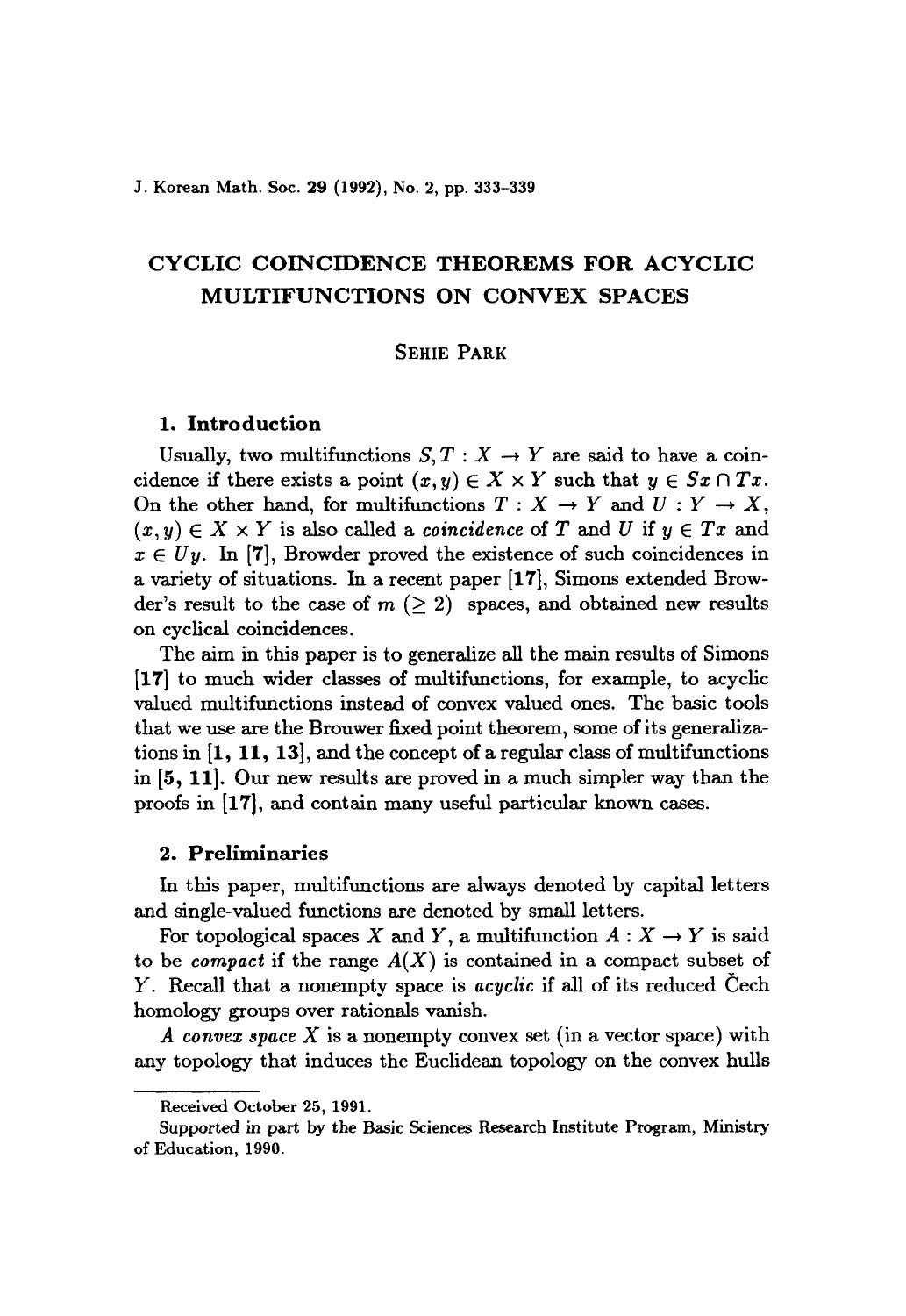#### 334 Sehie Park

of its finite subsets  $[12]$ . This topology is called the *polytopology* in [17].

We introduce classes  $\Phi$ , M, K, and V of multifunctions  $A: X \to Y$ as follows  $[5, 11]$ :

 $A \in \Phi(X, Y) \iff$  (i) Y is a convex space; (ii) Ax is convex for each  $x \in X$ ; and (iii)  $\{\text{Int } A^{-1}y\}_{y \in Y}$  covers X, where Int denotes the interior with respect to the topology of  $X$ .

 $A \in M(X,Y) \iff$  (i) *Y* is a convex space; and (ii) for each nonempty compact subset K of X, there exist a finite subset  $\{y_1, y_2, \ldots,$  $y_k$  of Y and a continuous selection  $s: K \to Y$  of  $A|K$  such that  $s(X) \subset P = \text{co} \{y_1, y_2, \ldots, y_k\}.$ 

 $A \in K(X, Y) \iff A$  is an u.s.c. multifunction with nonempty compact convex values.

 $A \in V(X, Y) \iff A$  is an u.s.c. multifunction with compact and acyclic values.

Note that the (poly)-Browder-Fan type multifunctions [17] belong to  $\Phi$ , and the Kakutani type multifunctions [17] belong to K. It is known that  $\Phi \subset M$  [4] and  $K \subset V$  clearly.

Let *M* be a class of multifunctions. We say that the class *M* is *regular* [5, 11] provided that

(i) if  $S \in \mathcal{M}$ , then S has nonempty values;

(ii) given  $S \stackrel{s}{\longrightarrow} Y \stackrel{T}{\longrightarrow} Z$  with *s* a continuous function and  $T \in \mathcal{M}$ , we have  $T \cdot s \in \mathcal{M}$ ; and

(iii) given two functions  $S: X \to Y, T: X' \to Y'$  in M, their product  $S \times T : X \times X' \to Y \times Y'$  is also in *M*.

It is known that all of  $\Phi$ , M, K, and V are regular [5, 11].

Let  $Z_m = \{0, 1, ..., m-1\}$  with  $(m-1) + 1$  interpreted as 0. For a topological vector space  $E, E^*$  denotes its topological dual.

### 3. Main results

The following is our first cyclic coincidence theorem. This result will eventually be incorporated into Theorems 4 and 5.

THEOREM 1. Let  $m \geq 1$  and, for each  $i \in \mathbb{Z}_m$ , let  $T_i \in M(X_i, X_{i+1})$ . *Suppose that there exists* an  $i_0 \in \mathbb{Z}_m$  *such that*  $T_{i_0}$  *is compact. Then there exists*  $(x_0, x_1, \ldots, x_{m-1}) \in X_0 \times X_1 \times \cdots \times X_{m-1}$  *such that*  $x_{i+1} \in T_i x_i$  for all  $i \in \mathbb{Z}_m$ .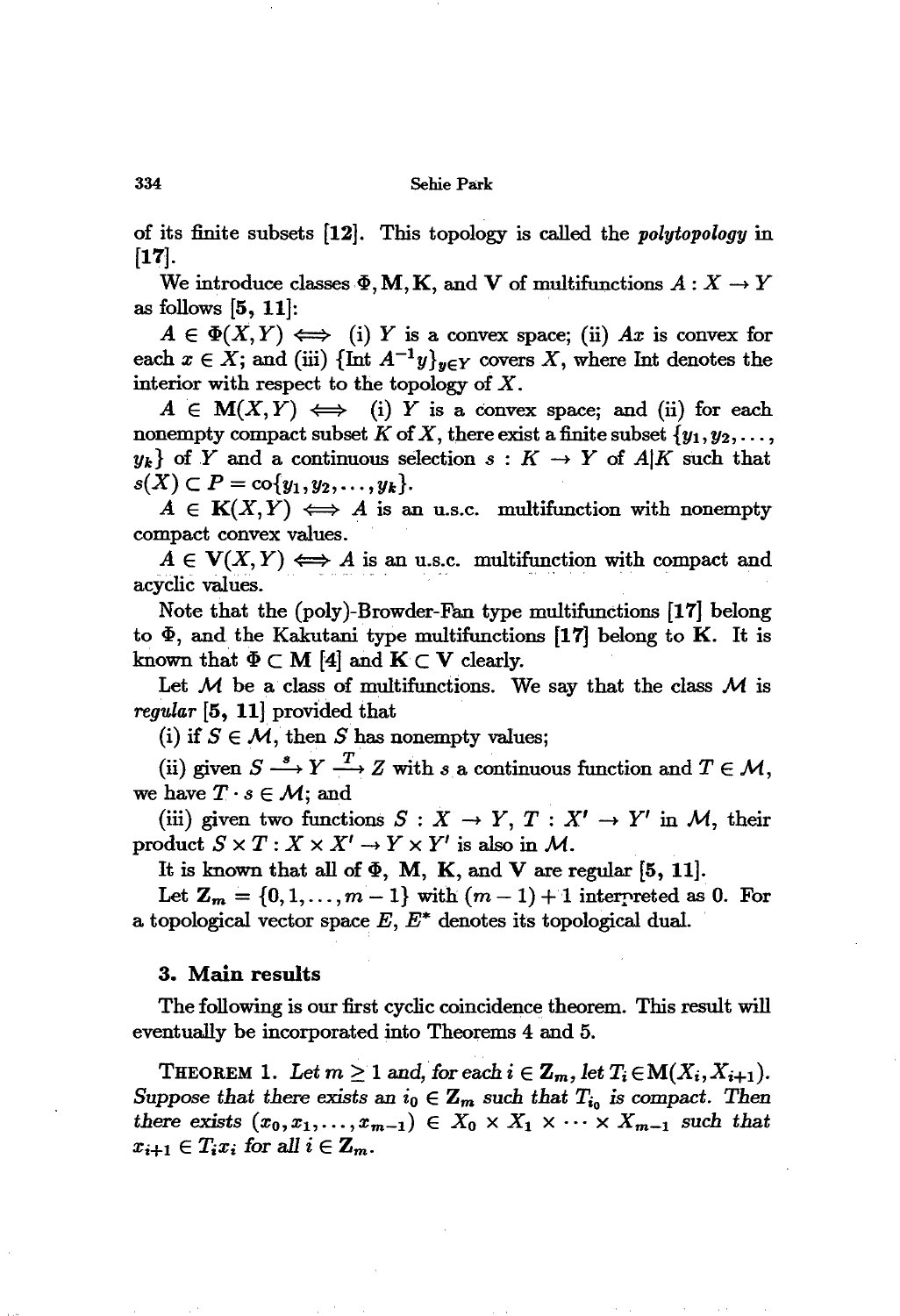Cyclic Coincidence Theorems for Acyclic Multifunctions on Convex Spaces 335

*Proof.* Case 1 ( $m = 1$ ). A direct consequence of the Brouwer fixed point theorem. The proof is semilar to, but simpler than, Case 2 discussed below.

Case 2 ( $m \ge 2$ ). Without loss of generality, we suppose that  $T_{m-1}$ is compact; that is,  $T_{m-1}(X_{m-1}) \subset K_0$  for some compact  $K_0 \subset X_0$ . Since  $T_0 \in M(X_0, X_1)$ ,  $T_0|K_0$  has a continuous selection  $f_0: K_0 \to P_1$ where  $P_1$  is a polytope; that is, the convex hull of some finite subset in  $X_1$ . Similarly,  $T_i|P_i : P_i \to X_{i+1}$  has a continuous selection  $f_i$ :  $P_i \rightarrow P_{i+1}$  for each  $i = 2, ..., m-2$ , where  $P_{i+1}$  is a polytope in  $X_{i+1}$ . Finally,  $T_{m-1}|P_{m-1}: P_{m-1} \to X_0$  has a continuous selection  $f_{m-1}:$  $P_{m-1} \rightarrow P_0$ , where  $P_0$  is a polytope in  $K_0$ . Then the composition  $f_{m-1}f_{m-2}\ldots f_0|P_0:P_0\to P_0$  has a fixed point  $x_0\in P_0$  by the Brouwer theorem. Now put  $x_{i+1} = f_i x_i \in T_i x_i$  for  $i = 0, 1, ..., m - 2$ . Then  $f_{m-1}x_{m-1}=x_0 \in T_{m-1}x_{m-1}$ . This completes our proof.

For the cases  $m = 1$  and  $m = 2$ , Theorem 1 is due to Ben-El-Mechaiekh *et al.* [5, Théorèmes 2 et 3]. For  $\Phi$  instead of M, Theorem 1 is due to Simons [17, Theorem 1.4]. Moreover, a number of particular cases of Theorem 1 for  $\Phi$  and applications have appeared in the literature as follows: For  $m = 1$ , Theorem 1 extends Browder [6, Theorem 1], Ben-El-Mechaiekh *et al.* [2, Théorème 1; 4, Théorèmes 3.1 et 3.2], and Granas and Liu [11, Corollary 4.4]. Far-reaching generalizations are also given in [15]. For  $m = 2$ , Theorem 1 extends Ben-El-Mechaiekh *et al.* [3, Théorème 3; 4, Théorème 4.3], and Granas and Liu [11, Corollary 4.5].

The second cyclic coincidence theorem of Simons [17, Theorem 2.5] can be generalized in two directions as follows :

THEOREM 2. Let  $k \geq 1$  and, for each  $h \in \mathbb{Z}_k$ , let  $Y_h$  be a nonempty *compact convex subset of a topological vector space*  $E_h$  on which  $E_h^*$ separates points, and  $S_h \in K(Y_h, Y_{h+1})$ . Then there exists  $(y_0, y_1, \ldots,$  $y_{k-1}$ )  $\in Y_0 \times Y_1 \times \cdots \times Y_{k-1}$  *such that*  $y_{k+1} \in S_h y_h$  *for all*  $h \in \mathbb{Z}_k$ *.* 

*Proof.* Case 1  $(k = 1)$ . For a nonempty compact convex subset of a topological vector space  $E$  on which  $E^*$  separates points, every  $S \in K(X, X)$  has a fixed point. This is due to Granas and Liu [11, Theorem 10.5] and Park [13, Theorem 6]. See also [14].

Case 2  $(k \ge 2)$ . Let  $X = Y_0 \times \cdots \times Y_{k-1}$  and  $E = E_0 \times \cdots \times E_{k-1}$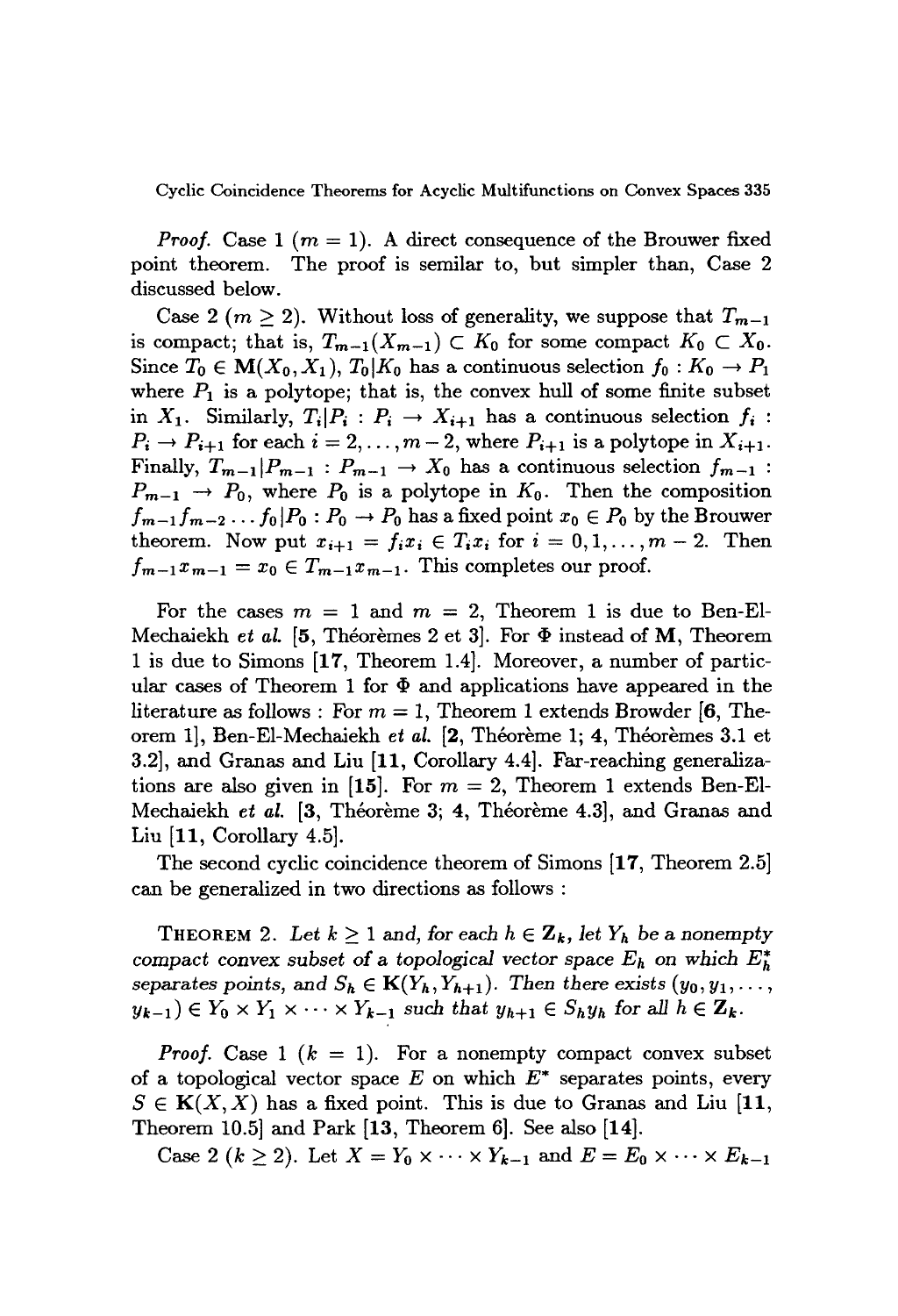Sehie Park

and define  $S: X \to X$  by

$$
S(y_0,\ldots,y_{k-1})=S_{k-1}y_{k-1}\times S_0y_0\times\cdots\times S_{k-2}y_{k-2}
$$

for  $(y_0, \ldots, y_{k-1}) \in X$ . Since **K** is regular,  $S \in$  **K** $(X, X)$ . Therefore, by Case 1, there exists  $x = (y_0, \ldots, y_{k-1}) \in X$  such that  $x \in S_x$ . This completes our proof.

The case  $k = 2$  of Theorem 2 is due to Granas and Liu  $[11,$  Theorem 12.1]. If all  $E_h$  are Hausdorff locally convex spaces, Theorem 2 reduces to Simons  $[17,$  Theorem 2.5, Theorem 2 for  $k = 1$  to Fan  $[8]$  and Glicksberg  $[9]$ , and for  $k = 2$  to Browder  $[7,$  Theorem 1] and Granas and Liu  $[10,$  Theoreme 5.1]. For finite dimensional spaces, the case  $k = 2$  goes back to von Neumann [18].

Another generalization of [17, Theorem 2.5] is the following:

THEOREM 3. Let  $k \geq 1$  and, for each  $h \in \mathbb{Z}_k$ , let  $Y_h$  be a nonempty compact *convex subset* of a *HausdorfI locally convex* space *Eh, and*  $V_h \in V(Y_h, Y_{h+1})$ . Then there exists  $(y_0, y_1, \ldots, y_{k-1}) \in Y_0 \times Y_1 \times Y_k$  $\dots \times Y_{k-1}$  *such that*  $y_{k+1} \in V_h y_h$  for all  $h \in \mathbb{Z}_k$ .

*Proof.* Case 1  $(k = 1)$ . A nonempty compact convex subset X of a Hausdorff locally convex space is an *lc* space. Therefore, every  $V \in V(X, X)$  has a fixed point, by Begle [1, Theorem 1].

Case 2 ( $k \geq 2$ ). Note that V is regular, and just follow the proof of Theorem 2.

Note that, for K instead of V, Theorem 3 reduces to Simons [17, Theorem 2.5], and includes results in [S, 9, 10, 11, 18] as noted above.

As was the case with Theorem 1, Theorems 2 and 3 will be incorporated into Theorems 4 and 5, resp., as follows:

We now come to our general cyclic coincidence theorems.

**THEOREM** 4. Let  $m \geq 1$  and, for each  $i \in \mathbb{Z}_m$ , let either  $(1)$   $T_i \in M(X_i, X_{i+1})$  or

(2)  $T_i \in K(X_i, X_{i+1})$  with  $X_{i+1}$  a compact subset in a topological *vector space*  $E_{i+1}$  *on which*  $E_{i+1}^*$  *separates points.* 

*Suppose that there exists an*  $i_0 \in \mathbb{Z}_m$  *such that*  $T_{i_0} \in M$  with  $X_{i_0}$ *compact* or  $T_{i_0} \in \mathbf{K}$ . Then there exists  $(x_0, x_1, \ldots, x_{m-1}) \in X_0 \times X_1 \times X_m$  $\dots \times X_{m-1}$  such that  $x_{i+1} \in T_i x_i$  for all  $i \in \mathbb{Z}_m$ .

336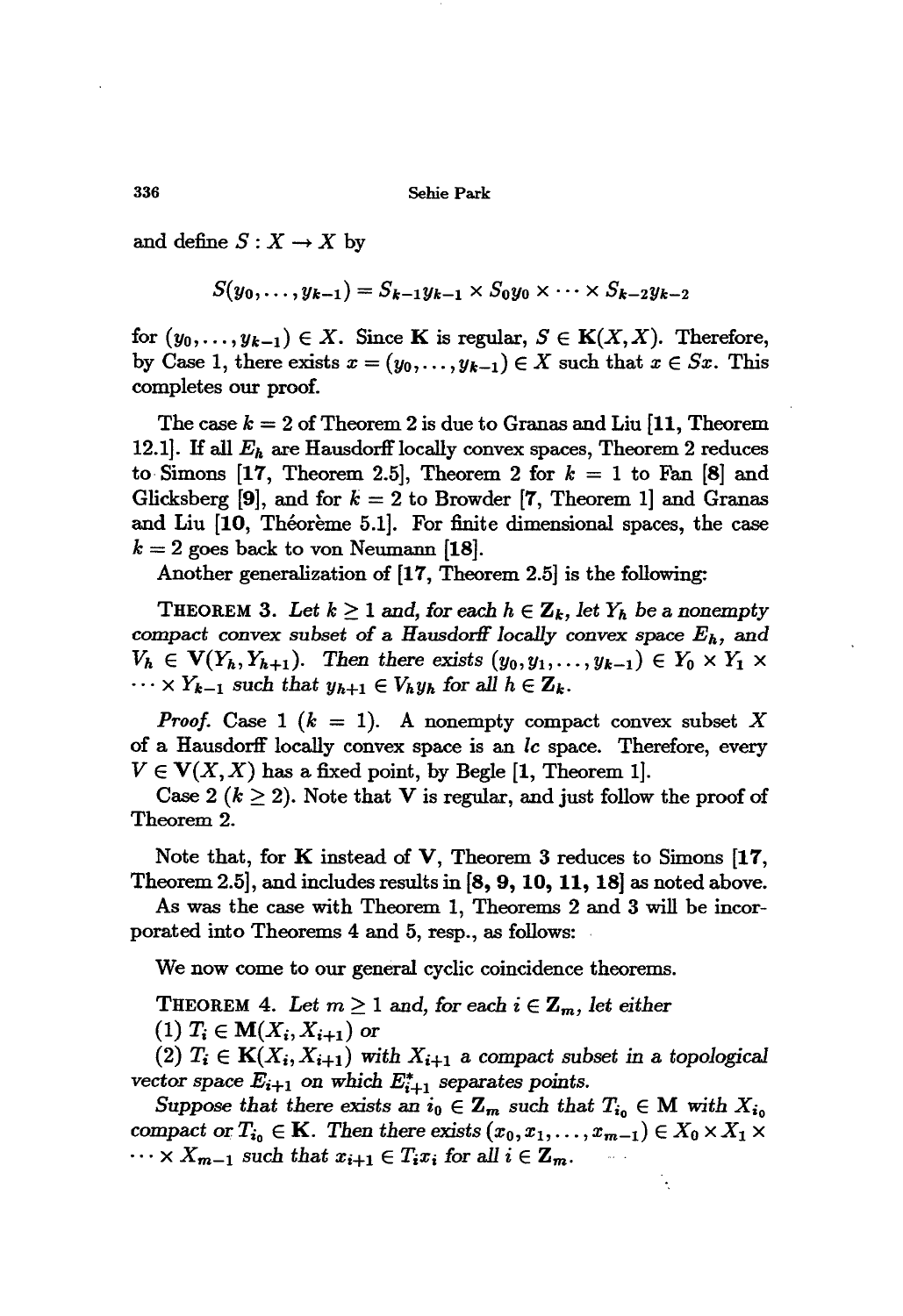Cyclic Coincidence Theorems for Acyclic Multifunctions on Convex Spaces 337

*Proof.* In view of Cases 1 of Theorems 1 and 2, we can suppose that  $m \geq 2$  and, in view of Theorem 1, we may suppose that there exists  $s \in \mathbb{Z}_m$  such that  $T_s \in \mathbb{K}$ . Let  $s(0) < s(1) < \cdots < s(k-1)$  be exactly those values of  $s \in \mathbb{Z}_m$  for which  $T_s \in \mathbb{K}$ . For each  $h \in \mathbb{Z}_k$ , let  $Y_h = X_{s(h)+1}$  where  $s(h) + 1 \in \mathbb{Z}_m$ . For each  $h \in \mathbb{Z}_k$ , we define  $S_h: Y_h \to Y_{h+1}$  as follows:

Case 1  $(s(h + 1) = s(h) + 1 \in \mathbb{Z}_m$ . Then  $Y_{h+1} = X_{s(h)+2}$ . Define  $S_h = T_{s(h)+1} \in K$ .

Case  $2(s(h+1) \neq s(h)+1 \in \mathbb{Z}_m$ . Since each of  $T_{s(h)+1}, \dots, T_{s(h+1)-1}$ is M and  $X_{s(h)+1}$  is compact, there exist continuous selections  $f_j$  for  $j = s(h) + 1, \ldots, s(h + 1) - 1$  as in the proof of Theorem 1 such that

$$
X_{s(h)+1} \stackrel{f_{s(h)+1}}{\longrightarrow} P_{s(h)+2} \stackrel{f_{s(h)+2}}{\longrightarrow} P_{s(h)+3} \longrightarrow \cdots \stackrel{f_{s(h+1)-1}}{\longrightarrow} P_{s(h+1)},
$$

where  $P_j$ 's are polytopes in  $X_j$ , resp. Now let  $S_h = T_{s(h+1)} \cdot f_{s(h+1)-1}$ .  $\cdots$  *f*<sub>s(h)+2</sub> · *f*<sub>s(h)+1</sub>. Since **K** is regular, we know  $S_h \in \mathbf{K}$  and  $Y_{h+1} = X_{s(h+1)+1}$  is compact. Thus, from Theorem 2, there exists  $(y_0, \ldots, y_{k-1}) \in Y_0 \times \cdots \times Y_{k-1}$  such that  $y_{h+1} \in V_h y_h$ . For all  $h \in \mathbb{Z}_k$ we write  $x_{s(h)+1} = y_h \in Y_h = X_{s(h)+1}$ . If  $r \in \mathbb{Z}_m \setminus \{s(h)+1 : h \in \mathbb{Z}_h\},$ then there exists  $h \in \mathbb{Z}_k$  such that  $r \in \{s(h) + 2, \ldots, s(h+1)\}$ . We write

$$
x_r = f_{r-1} \cdot \cdots \cdot f_{s(h)+1}(x_{s(h)+1}) \in X_r.
$$

Then  $x_{i+1} \in T_i x_i$  for all  $i \in \mathbb{Z}_m$ . This completes our proof.

If each  $E_{i+1}$  is a Hausdorff locally convex space, then Theorem 4 reduces to Simons [17, Theorm 3.1]. The case with  $m = 2$  for  $T_0 \in$  $\Phi(X, Y)$  and  $T_1 \in K(Y, X)$  generalizes Browder [6, Theorem 7; 7, Theorem 3, Ben-El-Mechaiekh *et al.* [3, Théorème 1; 4, Théorème 4.1].

The following is a somewhat simpler form of Theorem 4.

COROLLARY 4.1. Let  $m \geq 1$  and, for each  $i \in \mathbb{Z}_m$ , either

 $(1)$   $T_i \in M(X_i, X_{i+1})$  and  $X_i$  a compact convex space, or

 $(2)$   $T_i \in K(X_i, X_{i+1})$  and  $X_{i+1}$  a nonempty compact convex subset of a topological vector space  $E_{i+1}$  on which  $E_{i+1}^*$  separates points.

For  $\Phi$  instead of M and for Hausdorff locally convex spaces, Corollary 4.1 reduces to [17, Corollary 3.2]. Similarly, [17, Corollary 3.3] holds under weaker assumptions.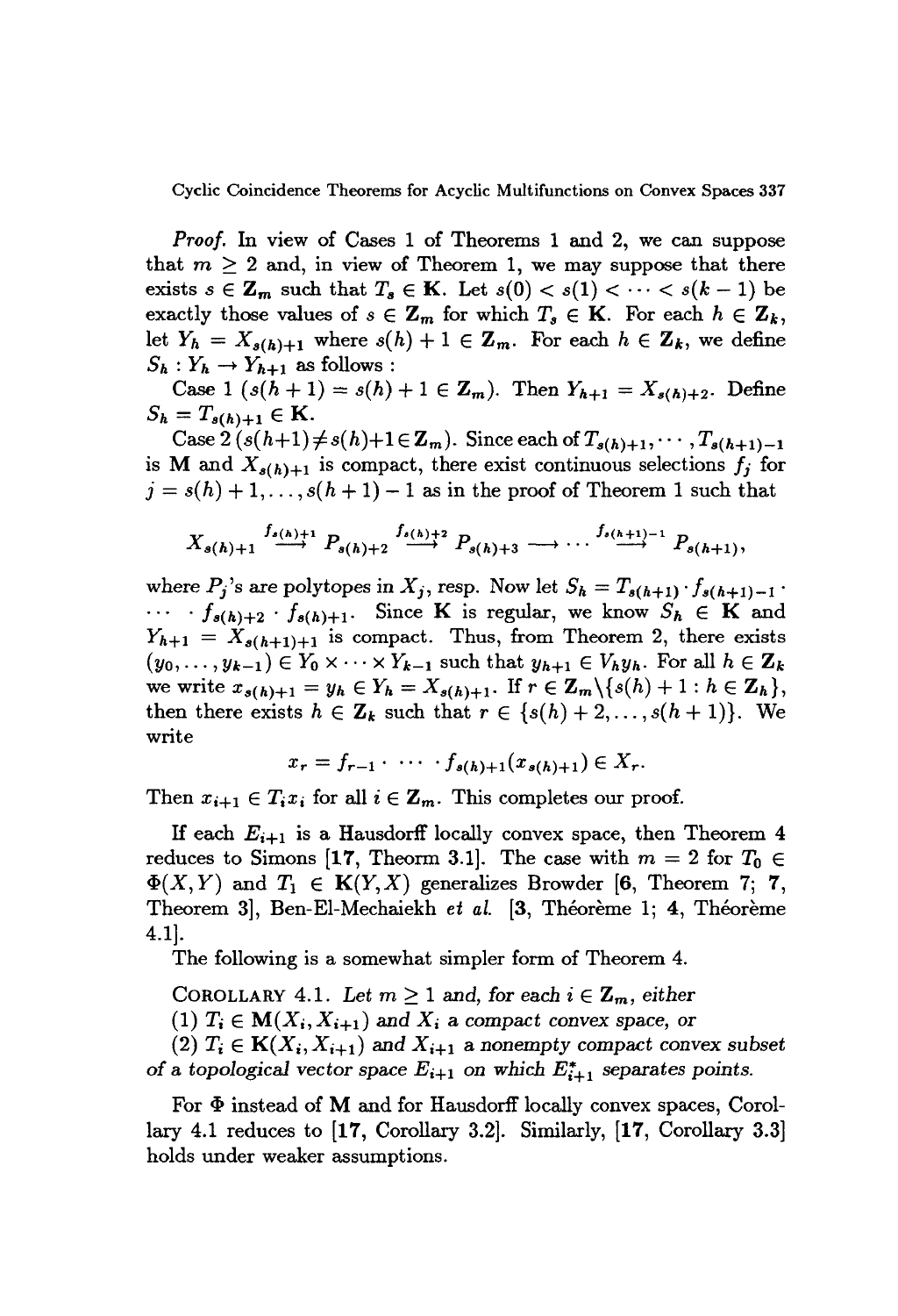#### 338 Sehie Park

For Hausdorff locally convex spaces, Theorem 4 can be strengthened as follows:

THEOREM 5. Let  $m \geq 1$  and, for each  $i \in \mathbb{Z}_m$ , let  $X_i$  be convex spaces, and *let either*

 $(1)$   $T_i \in M(X_i, X_{i+1})$  or

 $(2)$   $T_i \in V(X_i, X_{i+1})$  with  $X_{i+1}$  a compact convex subset of a Haus*dorff locally convex space*  $E_{i+1}$ .

*Suppose that there exists* an  $i_0 \in \mathbb{Z}_m$  *such that*  $T_{i_0} \in \mathbb{M}$  *with*  $X_{i_0}$ compact or  $T_{i_0} \in V$ .

*Then there exists*  $(x_0, x_1, \ldots, x_{m-1}) \in X_0 \times X_1 \times \cdots \times X_{m-1}$  *such that*  $x_{i+1} \in T_i x_i$  *for all*  $i \in \mathbb{Z}_m$ *.* 

*Proof.* Use Theorem 3 instead of Theorem 2 in the proof of Theorem 4.

For  $\Phi$  and K instead of M and V, resp., Theorem 5 reduces to Simons [17, Theorem 3.1]. Similarly, we can formulate generalized versions of [17, Corollaries 3.2 and 3.3] as was done for Theorem 4.

*Added in Proof.* Recently the author found that Theorems 3 and 5 also hold for topological vector spaces  $E$  on which  $E^*$  separates points.

### References

- 1. E.G. Begle, *A fized point theorem,* Ann. of Math. (2) 51 (1950), 544-550.
- 2. H. Ben-EI-Mechaiekh, P. Deguire et A. Granas, *Une alternative non lineaire en* analyse convexe et applications, C.R. Acad. Sci. Paris 295 (1982), 257-259.
- 3. \_\_\_\_\_, *Points* fixes et coincidences pour les applications multivoque (applica*tions de Ky Fan),* C. R. Aead. Sci. Paris 295 (1982), 337-340.
- 4. , *Points fizes et coincidences pour les fonctions multivoques,* n, C. R. Acad. Sci. Paris. 295 (1982), 381-384.
- 5. , *Points fizes et coincidences pour les applications multivoques,* Ill, C.R. Acad. Sci. Paris 305 (1987), 381-384.
- 6. F. Browder, *The fized point theory of multi-'lIalued mappings in topological vector spaces, Math. Ann.* 177 (1968), 283-301.
- 7. , *Coincidence theorems, minimax theorems, and variational inequalities,* Contemp. Math. 26 (1984), 67-80.
- 8. Ky Fan, *Fixed-point and minimax theorems in locally con'llez topological linear* spaces, Proc. Nat. Acad. Sci. USA 38 (1952), 121-126.
- 9. 1. L. Glicksberg, *A further generalization of the Kakutani fized point theorem, with application to Nash equilibrium points,* Proc. Amer. Math. Soc. 3 (1952), 170-174;.